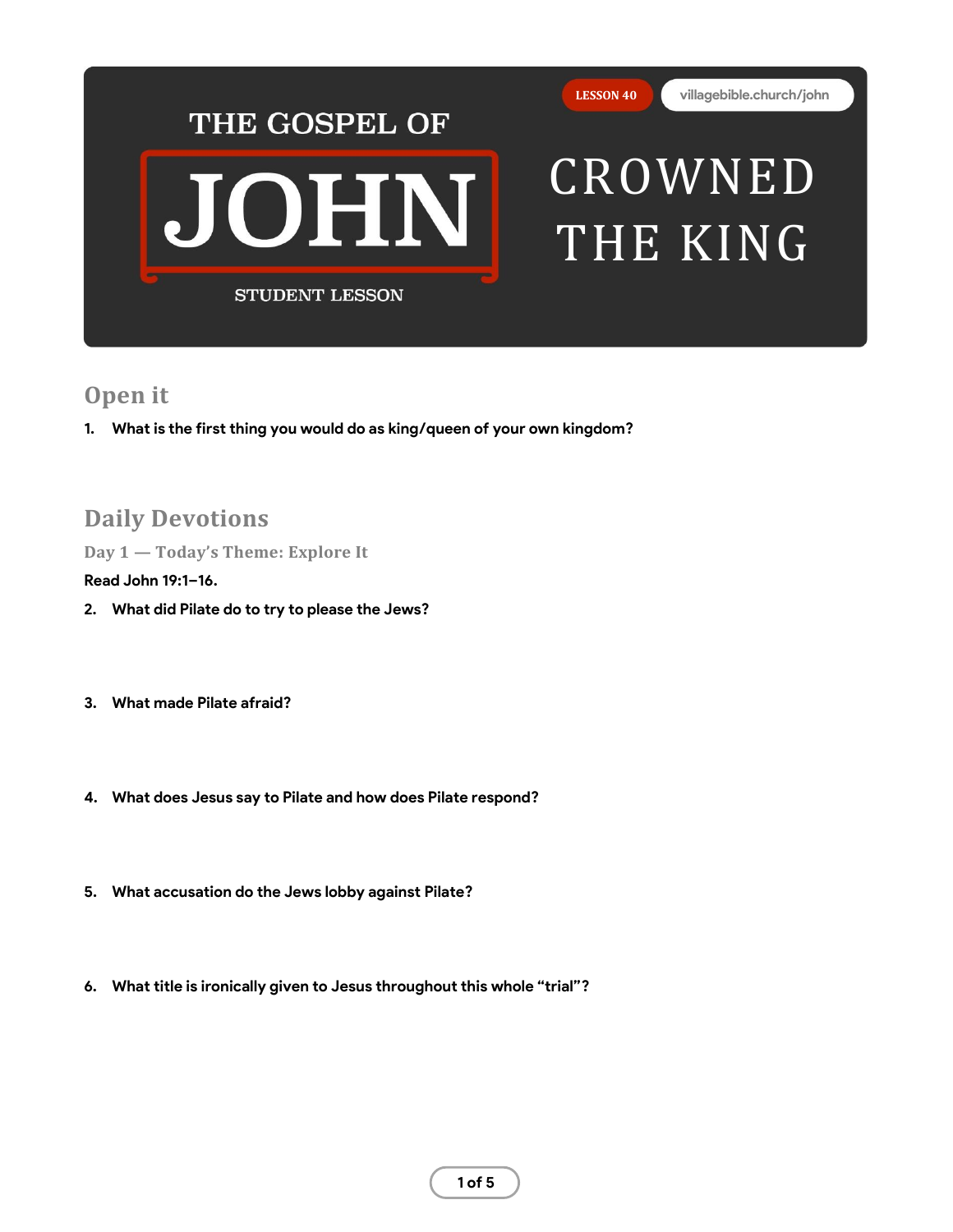## **Day 2 — Today's Theme: The Illusion of Freedom**

#### **Read John 19:1–8.**

What does it mean to be free? At the core, we know that the essence of freedom is to not be held captive by anyone or anything. When you think of freedom, your mind probably goes quickly to the contrast between slavery and freedom or to the exercise of individual freedom—to do, be, and go where you wish as a person. Maybe freedom is just the opportunity to exercise individual will—simply that you *can* do, be, or go wherever you wish.

Are you free? Living in the United States, we pride ourselves on freedom—freedoms like the freedom of speech and religion, freedom to move and travel without governmental restraint. We aren't "slaves" to another nation or people. Are you free?

Because we often think of freedom as something tangible, most assume they are free because they aren't imprisoned or restricted. Yet, there is a type of "slavery" or captivity that cannot be seen, a type of captivity that leaves many with the illusion of freedom.

There are three "people" in this scene in John's gospel: Pilate, Jesus, and the Jews. One of these people has been arrested; the other two are free. Yet, as you look closely at this passage, it becomes evident that only one of these people is truly free and two are captive to an unseen slavery that has a tighter grasp on them than chains and ropes. They are living in the illusion of freedom, all the while being prisoners.

**7. Read the passage over again. Of the three "people" in this passage, consider who is prisoner to this unseen slavery and consider who is free. Explain why you think so.**

**Pilate:** 

**Jews:** 

**Jesus:** 

**8. What unseen things enslave people today? Consider your own life. Are you a prisoner to any of these things?**

**9. How does a person find true freedom?**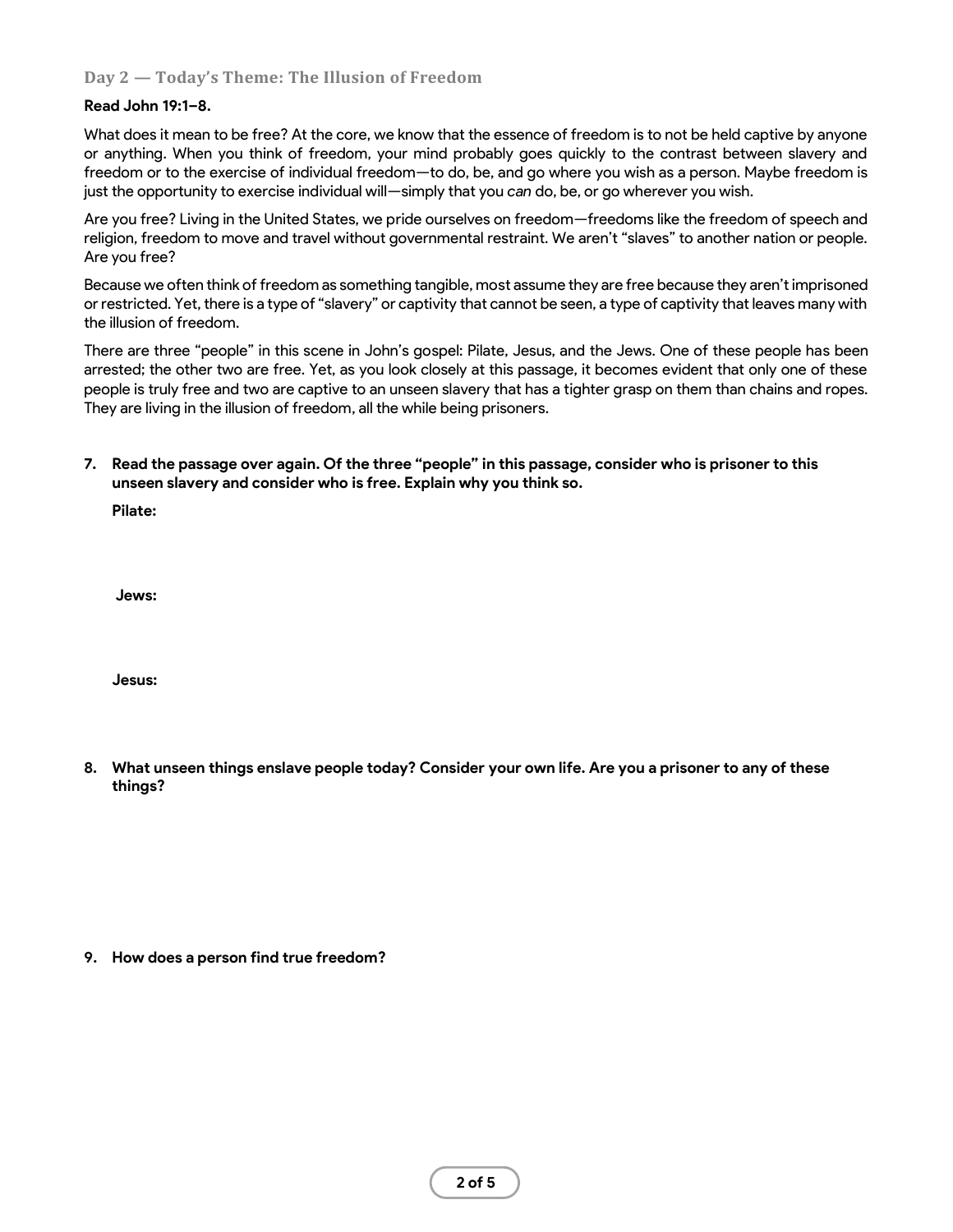## **Read John 19:9–11.**

### Where does authority come from?

Each day, every one of us rubs shoulders with those who hold some level of authority over us. Have you ever taken time to consider who is in authority over those people? For example, think of a teacher at school. In the classroom you are subject to their authority, like it or not. But even those teachers are subject to authority—ultimately the principal. But the principal is also subject to an authority over them who is subject to an authority as well. The "hierarchy" keeps on going up. Who has the highest authority?

In your family, you are subject to your parents' authority. But even your parents are subject to authorities over them. Again, who has the highest authority?

As Jesus stands before Pilate during His trial, Jesus tells Pilate some humbling words: "You would have no authority over me at all unless it had been given you from above." Interestingly, Jesus doesn't say that Pilate wouldn't have authority if Rome or Caesar hadn't given it to him. He wouldn't have any authority unless God had given it to him. Who has the highest authority? Jesus' answer is simple: God.

The Bible is very clear about this through and through. Paul talks about it in Romans 13. Proverbs also assures us that God is in control over all authority. Therefore, as Paul tells Timothy in 1 Timothy 2:1–2, we ought to pray for those who are in authority because at the end of the day, they are only servants under God's authority, whether they realize that or not. And one day, they, like all people, will answer to God and give an account for their lives.

**10. Read Romans 13:1–7. What kind of attitudes and behaviors does Paul call Christians to have toward those who are in authority? What reasons does he give for these things?**

**11. Read Proverbs 21:1. How does this proverb influence how you think about those in authority over you?**

**12. How might this reality of God's sovereign authority change how you respect and honor those placed in authority over you today?**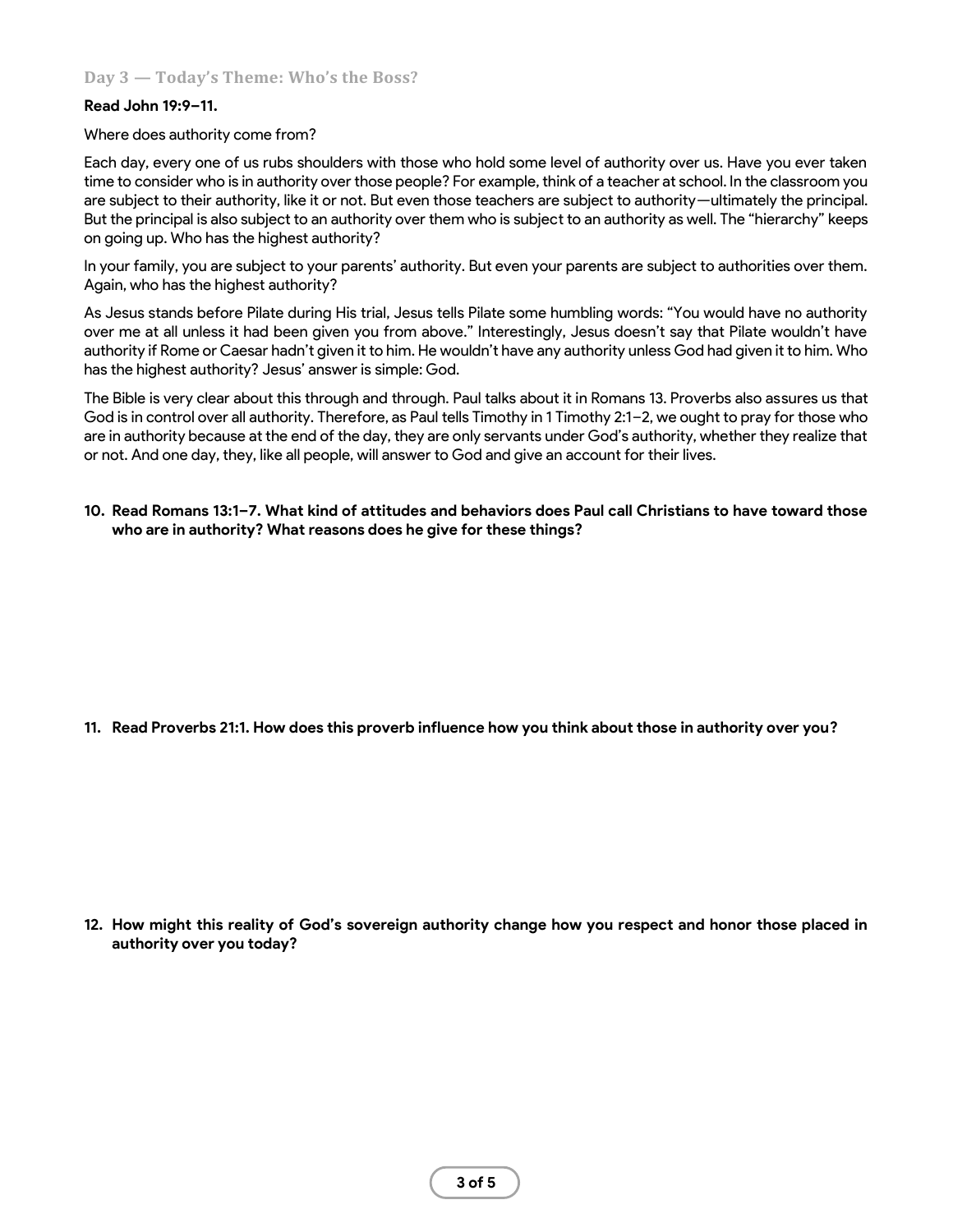## **Day 4 — Today's Theme: Greater Sin?**

### **Read John 19:11.**

"Jesus also referred to one sin being a 'greater' sin (although not the 'greatest') in John 19:11. Speaking to Pontius Pilate, He said that the one who had handed Him over to Pilate was guilty of the 'greater sin.' He meant that the guilt of the person who delivered Him to Pilate, whether Judas or Caiaphas, was greater than Pilate's because of the deliberate and cold act of handing Jesus over after seeing the overwhelming evidence of His miracles and teaching, all pointing unmistakably to Him as the Messiah and the Son of God. That sin was greater than that of those who were ignorant of Him. This could indicate that those who have been given knowledge of Jesus as the Son of God and still reject Him would be subject to a greater punishment than those who remain ignorant of Him: 'If you were blind, you would not be guilty of sin; but now that you claim you can see, your guilt remains' (John 9:41)." <sup>1</sup>

What Jesus does not mean when He talks to Pilate is that Pilate is innocent and freed from all guilt. He just simply means that in a sense, Pilate is ignorant (unaware) of who Jesus truly is. But the Jews have seen over and over the miracles and heard the teachings of Jesus. They should have seen and understood who He was, and yet they rejected Him and turned Him over to Pilate to be killed.

So what is the "greater sin"? The greater sin is hearing and knowing who Jesus is and still rejecting Him.

#### **13. How do you know if you are rejecting Jesus?**

**14. Why do you think that this is the "greater sin"?**

Inttps://www.gotquestions.org/greatest-sin.html © Copyright 2002-2022 Got Questions Ministries. All rights reserved.